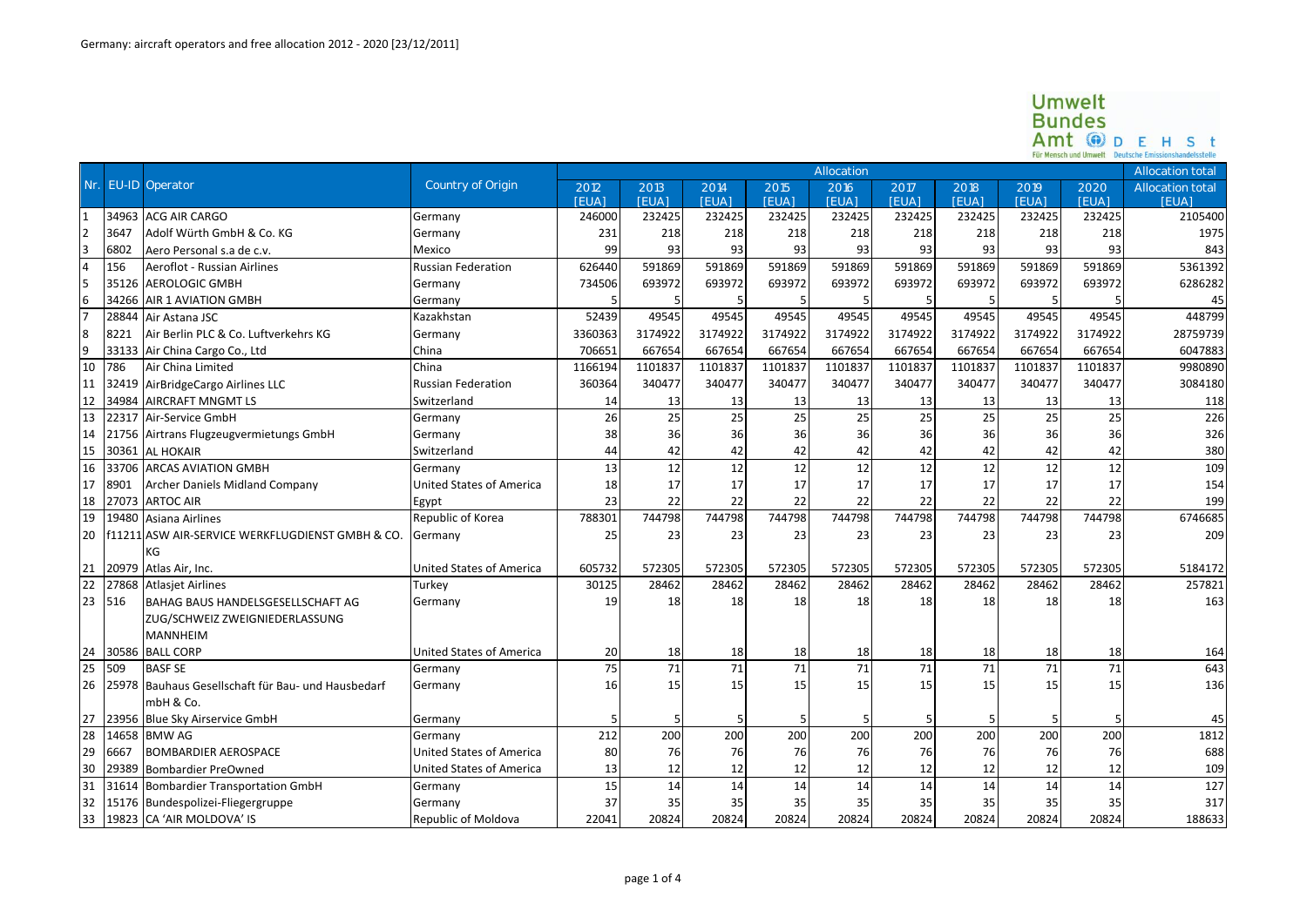|     |        |                                               |                                 | Allocation   |              |              |              |                 |              |              |          |                  |                  |
|-----|--------|-----------------------------------------------|---------------------------------|--------------|--------------|--------------|--------------|-----------------|--------------|--------------|----------|------------------|------------------|
| Nr. | EU-ID  | Operator                                      | Country of Origin               | 2012         | 2013         | 2014         | 2015         | 2016            | 2017         | 2018         | 2019     | 2020             | Allocation total |
|     |        |                                               |                                 | <b>IFUAL</b> | <b>IFUA1</b> | <b>IFUAL</b> | <b>IFUA1</b> | <b>FUA1</b>     | <b>[EUA]</b> | <b>IFUAL</b> | [FUA]    | <b>[EUA]</b>     | <b>IFUA</b>      |
| 34  | 35021  | Chai Ltd.                                     | Switzerland                     | 6            | 6            | 6            | 6            | 6               | 6            | 6            | 6        | $6 \overline{6}$ | 54               |
| 35  | 35418  | Challenge Aero AG                             | Switzerland                     | 31           | 30           | 30           | 30           | 30              | 30           | 30           | 30       | 30               | 271              |
| 36  | 22448  | Cirrus Airlines Luftfahrtgesellschaft mbH     | Germany                         | 7236         | 6837         | 6837         | 6837         | 6837            | 6837         | 6837         | 6837     | 6837             | 61932            |
| 37  | 824    | <b>CONDOR FLUGDIENST GMBH</b>                 | Germany                         | 1398056      | 1320904      | 1320904      | 1320904      | 1320904         | 1320904      | 1320904      | 1320904  | 1320904          | 11965288         |
| 38  | 12495  | CROATIA AIRLINES HRVATSKA ZRAKOPLOVNA         | Croatia                         | 66442        | 62776        | 62776        | 62776        | 62776           | 62776        | 62776        | 62776    | 62776            | 568650           |
|     |        | TVRTKA D.D.                                   |                                 |              |              |              |              |                 |              |              |          |                  |                  |
| 39  | 967    | <b>DAS DIRECT AIR</b>                         | Germany                         | 16           | 15           | 15           | 15           | 15              | 15           | 15           | 15       | 15               | 136              |
| 40  | 26466  | <b>DC Aviation GmbH</b>                       | Germany                         | 1479         | 1398         | 1398         | 1398         | 1398            | 1398         | 1398         | 1398     | 1398             | 12663            |
| 41  | 30996  | <b>DEERE &amp; COMPANY</b>                    | <b>United States of America</b> | 65           | 61           | 61           | 61           | 61              | 61           | 61           | 61       | 61               | 553              |
| 42  | 4484   | Delta Air Lines, Inc.                         | <b>United States of America</b> | 4668157      | 4410545      | 4410545      | 4410545      | 4410545         | 4410545      | 4410545      | 4410545  | 4410545          | 39952517         |
| 43  | 8980   | <b>DELTA TECHNICAL SERVICES LTD</b>           | Germany                         | 14           | 13           | 13           | 13           | 13              | 13           | 13           | 13       | 13               | 118              |
| 44  | 1776   | Deutsche Lufthansa AG                         | Germany                         | 12563128     | 11869832     | 11869832     | 11869832     | 11869832        | 11869832     | 11869832     | 11869832 | 11869832         | 107521784        |
| 45  | f10589 | DH FLUGCHARTER GMBH                           | Germany                         | 21           | 20           | 20           | 20           | 20              | 20           | 20           | 20       | 20               | 181              |
| 46  | 2044   | DR. AUGUST OETKER KG                          | Germany                         | 26           | 24           | 24           | 24           | 24              | 24           | 24           | 24       | 24               | 218              |
| 47  | 28795  | <b>DULCO HANDEL GMBH</b>                      | Germany                         | 20           | 19           | 19           | 19           | 19              | 19           | 19           | 19       | 19               | 172              |
| 48  | 8082   | E.I. du Pont de Nemours and Company           | <b>United States of America</b> | 32           | 31           | 31           | 31           | 31              | 31           | 31           | 31       | 31               | 280              |
| 49  | 36121  | <b>EAT LEIPZIG GMBH</b>                       | Germany                         | 413986       | 391140       | 391140       | 391140       | 391140          | 391140       | 391140       | 391140   | 391140           | 3543106          |
| 50  | 24568  | EBM-PAPST MULFINGEN GMBH & CO. KG             | Germany                         | 30           | 29           | 29           | 29           | 29              | 29           | 29           | 29       | 29               | 262              |
| 51  | 3639   | <b>EVERGREEN AIRLINES</b>                     | United States of America        | 323877       | 306004       | 306004       | 306004       | 306004          | 306004       | 306004       | 306004   | 306004           | 2771909          |
| 52  | 28589  | <b>FANCOURT FLUGCHARTER GmbH &amp; CO KG</b>  | Switzerland                     | 17           | 16           | 16           | 16           | 16              | 16           | 16           | 16       | 16               | 145              |
| 53  | 8272   | <b>Farnair Switzerland AG</b>                 | Switzerland                     | 8105         | 7658         | 7658         | 7658         | 7658            | 7658         | 7658         | 7658     | 7658             | 69369            |
| 54  | 23244  | FEDERAL STATE UNITARY ENTERPRISE 'STATE       | Russian Federation              | 80881        | 76418        | 76418        | 76418        | 76418           | 76418        | 76418        | 76418    | 76418            | 692225           |
|     |        | TRANSPORT COMPANY RUSSIA'                     |                                 |              |              |              |              |                 |              |              |          |                  |                  |
| 55  | 14557  | Firma Steiner-Film                            | Germany                         | 30           | 28           | 28           | 28           | 28              | 28           | 28           | 28       | 28               | 254              |
| 56  | 1778   | Flugbereitschaft des Bundesministerium der    | Germany                         | 2303         | 2176         | 2176         | 2176         | 2176            | 2176         | 2176         | 2176     | 2176             | 19711            |
|     |        | Verteidigung (FIBschft BMVg)                  |                                 |              |              |              |              |                 |              |              |          |                  |                  |
| 57  | 32678  | Fresena Flug GmbH & Co KG                     | Germany                         | 14           | 13           | 13           | 13           | 13              | 13           | 13           | 13       | 13               | 118              |
| 58  | 9243   | <b>GERMANIA FLUGGESELLSCHAFT MBH</b>          | Germany                         | 134841       | 127399       | 127399       | 127399       | 127399          | 127399       | 127399       | 127399   | 127399           | 1154033          |
| 59  | 28944  | <b>Germanwings GmbH</b>                       | Germany                         | 498536       | 471024       | 471024       | 471024       | 471024          | 471024       | 471024       | 471024   | 471024           | 4266728          |
| 60  | 26105  | <b>HANSGROHE AG</b>                           | Germany                         | 33           | 31           | 31           | 31           | 31              | 31           | 31           | 31       | 31               | 281              |
| 61  | 4703   | Hapag-Lloyd Express GmbH                      | Germany                         | 566696       | 535423       | 535423       | 535423       | 535423          | 535423       | 535423       | 535423   | 535423           | 4850080          |
| 62  | 1389   | Hapag-Lloyd Fluggesellschaft mbH              | Germany                         | 22186        | 20961        | 20961        | 20961        | 20961           | 20961        | 20961        | 20961    | 20961            | 189874           |
| 63  | 32953  | HeidelbergCement AG                           | Germany                         | 34           | 32           | 32           | 32           | 32              | 32           | 32           | 32       | 32               | 290              |
| 64  | 33269  | Herrenknecht Aviation GmbH                    | Germany                         | 31           | 29           | 29           | 29           | $\overline{29}$ | 29           | 29           | 29       | 29               | 263              |
| 65  | 26226  | <b>HI HAMBURG International Luftverkehrs-</b> | Germany                         | 150872       | 142546       | 142546       | 142546       | 142546          | 142546       | 142546       | 142546   | 142546           | 1291240          |
|     |        | gesellschaft mbH & Co. Betriebs-KG            |                                 |              |              |              |              |                 |              |              |          |                  |                  |
| 66  | 27680  | HURKUS HAVAYOLU TASIMACILIK VE TIC A.S.       | Turkey                          | 133067       | 125723       | 125723       | 125723       | 125723          | 125723       | 125723       | 125723   | 125723           | 1138851          |
|     |        | (d.b.a. FREEBIRD AIRLINES)                    |                                 |              |              |              |              |                 |              |              |          |                  |                  |
| 67  | 35785  | <b>IFM Traviation GmbH</b>                    | Germany                         | 43           | 41           | 41           | 41           | 41              | 41           | 41           | 41       | 41               | 371              |
| 68  | 1528   | <b>IRANAIR</b>                                | Islamic Republic of Iran        | 142640       | 134768       | 134768       | 134768       | 134768          | 134768       | 134768       | 134768   | 134768           | 1220784          |
| 69  | 1562   | Jat Airways                                   | Serbia                          | 54393        | 51391        | 51391        | 51391        | 51391           | 51391        | 51391        | 51391    | 51391            | 465521           |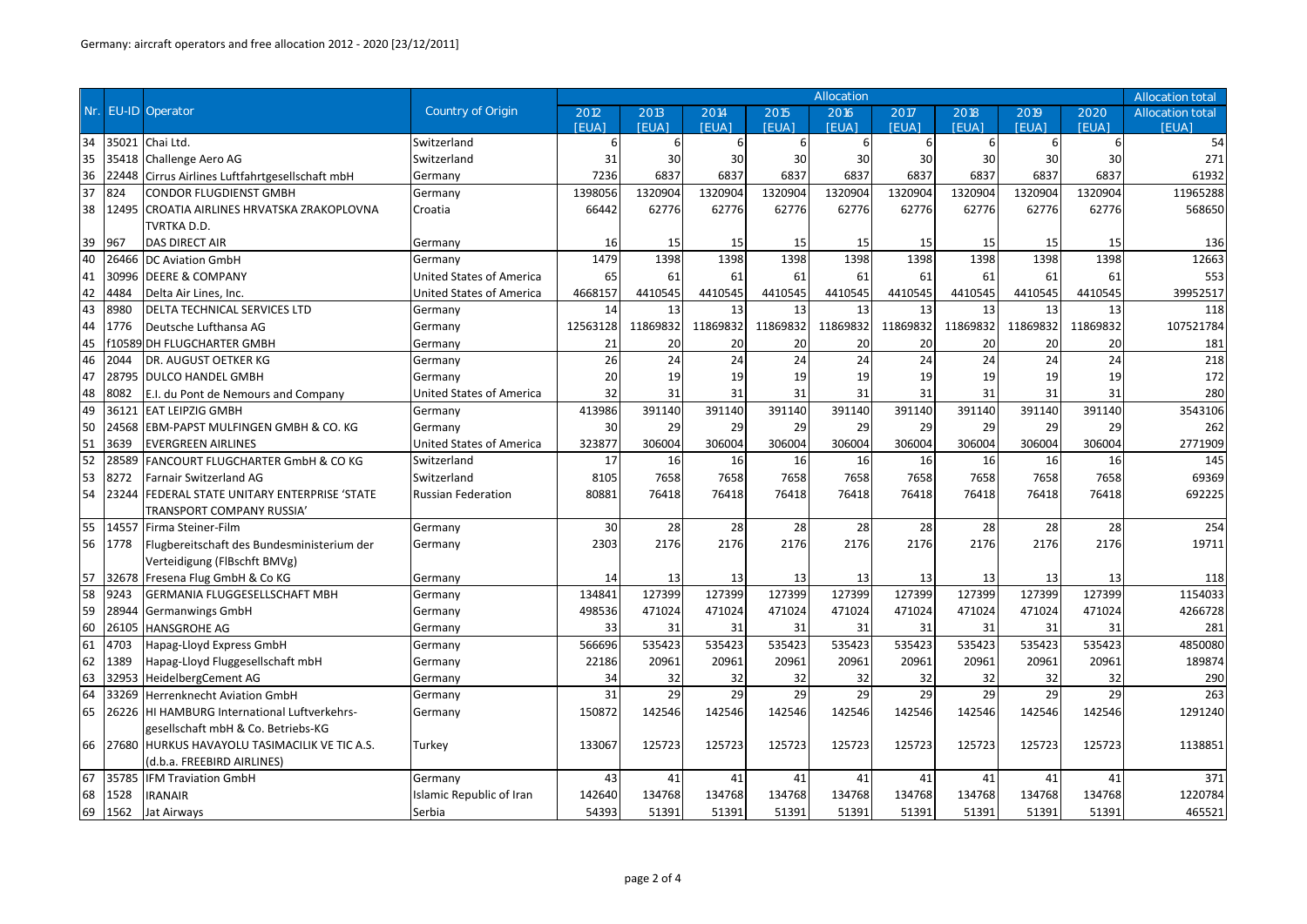|     |           |                                               |                                 | Allocation<br><b>Allocation total</b> |         |                |                |                |                |                |         |                |                  |
|-----|-----------|-----------------------------------------------|---------------------------------|---------------------------------------|---------|----------------|----------------|----------------|----------------|----------------|---------|----------------|------------------|
| Nr. | EU-ID     | Operator                                      | Country of Origin               | 2012                                  | 2013    | 2014           | 2015           | 2016           | 2017           | 2018           | 2019    | 2020           | Allocation total |
|     |           |                                               |                                 | <b>IEUAI</b>                          | [FUA]   | <b>IFUAL</b>   | <b>IEUA1</b>   | <b>FUA1</b>    | <b>[EUA]</b>   | <b>IEUAI</b>   | [FUA]   | <b>[EUA]</b>   | <b>IFUA</b>      |
| 70  |           | 16761 JETFLIGHT AVIATION Inc.                 | Switzerland                     | 5                                     |         |                |                |                | $\overline{a}$ |                |         | $\Delta$       | 37               |
| 71  | 21462     | <b>JOHNSON CONTROLS</b>                       | <b>United States of America</b> | 151                                   | 143     | 143            | 143            | 143            | 143            | 143            | 143     | 143            | 1295             |
| 72  | 21723     | Joint Stock Company Ural airlines             | <b>Russian Federation</b>       | 37992                                 | 35896   | 35896          | 35896          | 35896          | 35896          | 35896          | 35896   | 35896          | 325160           |
| 73  |           | <b>f10653 KIMBERLY CLARK CORP</b>             | <b>United States of America</b> | 44                                    | 41      | 41             | 41             | 41             | 41             | 41             | 41      | 41             | 372              |
| 74  | 32568     | KOMPASS GMBH & CO. KG                         | <b>United Kingdom</b>           | 32                                    | 30      | 30             | 30             | 30             | 30             | 30             | 30      | 30             | 272              |
| 75  | 1652      | KOREAN AIR LINES CO., LTD.                    | Republic of Korea               | 2051522                               | 1938309 | 1938309        | 1938309        | 1938309        | 1938309        | 1938309        | 1938309 | 1938309        | 17557994         |
| 76  | 6383      | LECH-AIR FLUGZEUG                             | Germany                         | 5                                     |         |                |                |                | Δ              |                |         | Δ              | 37               |
| 77  | 28399     | Liebherr Geschäftsreiseflugzeug GbR           | Germany                         | 53                                    | 50      | 50             | 50             | 50             | 50             | 50             | 50      | 50             | 453              |
| 78  | 15456     | Luftfahrt-Bundesamt                           | Germany                         | 13                                    | 12      | 12             | 12             | 12             | 12             | 12             | 12      | 12             | 109              |
| 79  | 3857      | Lufthansa Cargo AG                            | Germany                         | 2008504                               | 1897665 | 1897665        | 1897665        | 1897665        | 1897665        | 1897665        | 1897665 | 1897665        | 17189824         |
| 80  | 24502     | M. Bohlke Veneer Corp.                        | <b>United States of America</b> |                                       |         |                |                |                |                | -1             |         |                |                  |
| 81  | 21072     | <b>MAHAN AIR</b>                              | Islamic Republic of Iran        | 35992                                 | 34006   | 34006          | 34006          | 34006          | 34006          | 34006          | 34006   | 34006          | 308040           |
| 82  | 25067     | MNG Havayollari ve Tasimacilik A.S. (MNG      | Turkey                          | 91003                                 | 85981   | 85981          | 85981          | 85981          | 85981          | 85981          | 85981   | 85981          | 778851           |
|     |           | Airlines)                                     |                                 |                                       |         |                |                |                |                |                |         |                |                  |
| 83  | 24270     | <b>MONTENEGRO AIRLINES</b>                    | Montenegro                      | 14362                                 | 13570   | 13570          | 13570          | 13570          | 13570          | 13570          | 13570   | 13570          | 122922           |
| 84  | 12218     | Nike, Inc.                                    | <b>United States of America</b> | 66                                    | 62      | 62             | 62             | 62             | 62             | 62             | 62      | 62             | 562              |
| 85  | 29267     | <b>NOVELLUS SYSTEMS</b>                       | <b>United States of America</b> | $\overline{2}$                        |         | $\overline{2}$ | $\overline{2}$ | $\overline{2}$ | $\overline{2}$ | $\overline{2}$ |         | $\overline{2}$ | 18               |
| 86  | 567       | OBO JET-CHARTER GMBH                          | Germany                         | 27                                    | 26      | 26             | 26             | 26             | 26             | 26             | 26      | 26             | 235              |
| 87  | 25059     | Omni Air International                        | <b>United States of America</b> | 315984                                | 298546  | 298546         | 298546         | 298546         | 298546         | 298546         | 298546  | 298546         | 2704352          |
| 88  | 2073      | Ostfriesische Lufttransport GmbH              | Germany                         | 10220                                 | 9656    | 9656           | 9656           | 9656           | 9656           | 9656           | 9656    | 9656           | 87468            |
| 89  | 8236      | <b>OWENS-CORNING</b>                          | <b>United States of America</b> |                                       |         |                | 5              | 5              | 5              | 5              | -5      |                | 45               |
| 90  | 12648     | Pacelli-Beteiligungs GmbH & Co. KG            | Germany                         | 13                                    | 12      | 12             | 12             | 12             | 12             | 12             | 12      | 12             | 109              |
| 91  | 10690     | PEGASUS HAVA TASIMACILIGI A.S.                | Turkey                          | 368655                                | 348311  | 348311         | 348311         | 348311         | 348311         | 348311         | 348311  | 348311         | 3155143          |
| 92  | 775       | Pentastar Aviation, LLC                       | <b>United States of America</b> | 74                                    | 70      | 70             | 70             | 70             | 70             | 70             | 70      | 70             | 634              |
| 93  | f11900    | <b>RENTAIR UK LTD</b>                         | <b>United Kingdom</b>           | 18                                    | 17      | 17             | 17             | 17             | 17             | 17             | 17      | 17             | 154              |
| 94  | 27446     | Rhema Bible Church                            | <b>United States of America</b> | $\overline{2}$                        |         | $\overline{2}$ | $\overline{2}$ | $\overline{2}$ | $\overline{2}$ | $\overline{2}$ |         | $\overline{2}$ | 18               |
| 95  | 606       | Robert Bosch GmbH                             | Germany                         | 114                                   | 108     | 108            | 108            | 108            | 108            | 108            | 108     | 108            | 978              |
| 96  | 9200      | <b>RYAN INTL AIRLINES</b>                     | <b>United States of America</b> | 93355                                 | 88203   | 88203          | 88203          | 88203          | 88203          | 88203          | 88203   | 88203          | 798979           |
| 97  | 24784     | Samsung Techwin Co., Ltd.                     | Republic of Korea               | 25                                    | 23      | 23             | 23             | 23             | 23             | 23             | 23      | 23             | 209              |
| 98  | 18991     | SAP AG                                        | Germany                         | 40                                    | 37      | 37             | 37             | 37             | 37             | 37             | 37      | 37             | 336              |
| 99  | 32741     | <b>SCHNEIDER THOMAS</b>                       | Germany                         | 24                                    | 22      | 22             | 22             | 22             | 22             | 22             | 22      | 22             | 200              |
|     | 100 21734 | <b>SIBERIA AIRLINES</b>                       | <b>Russian Federation</b>       | 42347                                 | 40010   | 40010          | 40010          | 40010          | 40010          | 40010          | 40010   | 40010          | 362427           |
| 101 | 27735     | SIK-AY Hava Tasimacilik A.S.                  | Turkey                          | 357908                                | 338157  | 338157         | 338157         | 338157         | 338157         | 338157         | 338157  | 338157         | 3063164          |
|     | 102 31870 | <b>SM AVIATION</b>                            | Germany                         | 6                                     |         |                |                |                | 5              |                |         |                | 46               |
| 103 | 32544     | <b>SMS Aviation GmbH</b>                      | Germany                         |                                       |         | Δ              |                | Δ              | $\Delta$       |                |         |                | 37               |
|     | 104 29841 | Spirit of Spices GmbH                         | Germany                         | 27                                    | 26      | 26             | 26             | 26             | 26             | 26             | 26      | 26             | 235              |
|     | 105 29368 | <b>STAR AVIATION (G)</b>                      | Bermuda (UK)                    |                                       |         |                |                | 6              | 6              | 6              | 6       |                | 55               |
| 106 |           | 15526 STATE ENTERPRISE ANTONOV DESIGN BUREAU  | Ukraine                         | 97788                                 | 92391   | 92391          | 92391          | 92391          | 92391          | 92391          | 92391   | 92391          | 836916           |
|     |           |                                               |                                 |                                       |         |                |                |                |                |                |         |                |                  |
|     |           | 107 12878 Südzucker Reise-Service GmbH        | Germany                         | 30                                    | 28      | 28             | 28             | 28             | 28             | 28             | 28      | 28             | 254              |
|     |           | 108 28362 SUN D'OR INTERNATIONAL AIRLINES LTD | <b>ISRAEL</b>                   | 65733                                 | 62106   | 62106          | 62106          | 62106          | 62106          | 62106          | 62106   | 62106          | 562581           |